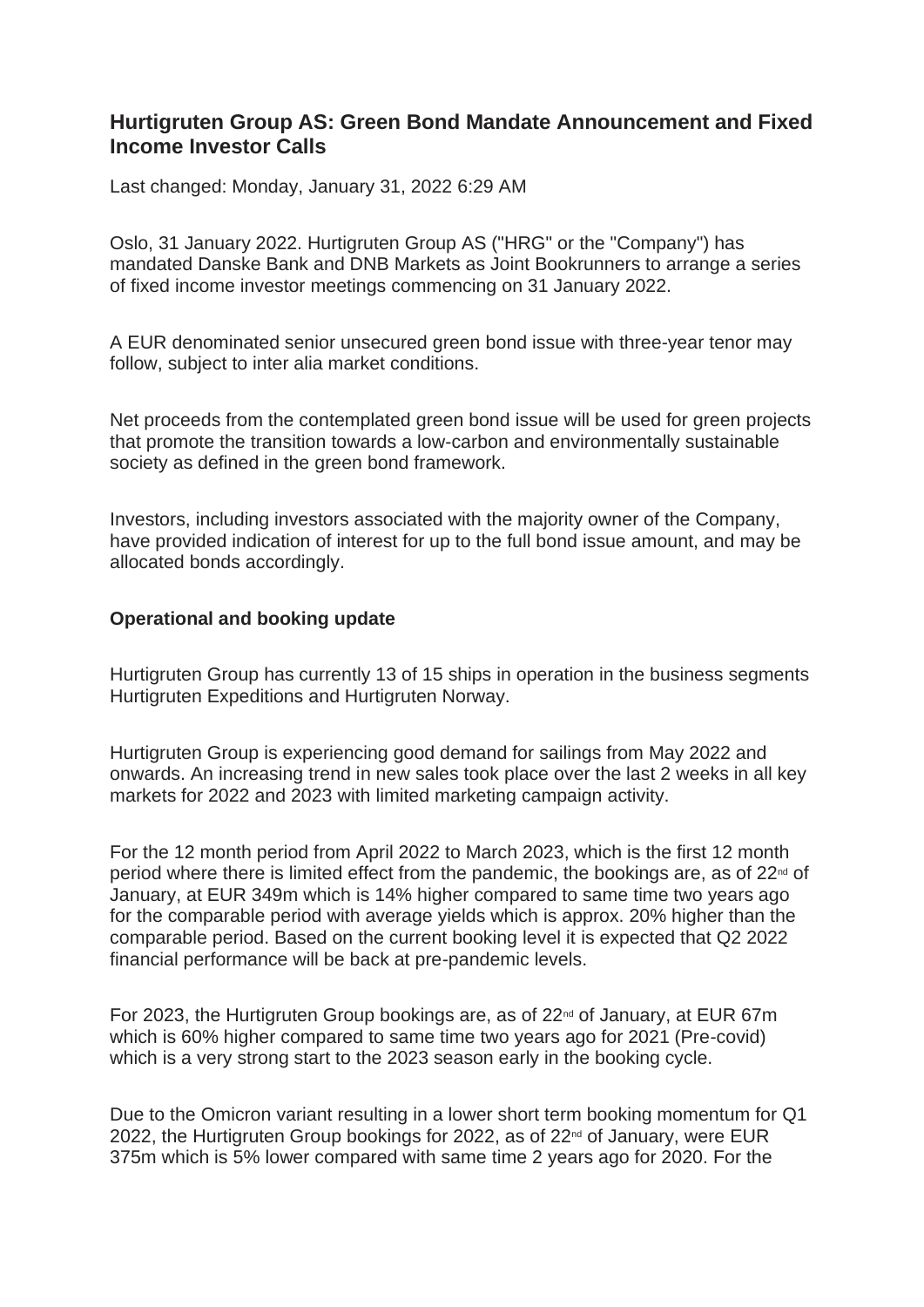period Q2-Q4 2022 the bookings are 7% higher compared to the period Q2-Q4 2020 two years ago (Pre-covid).

## **Financial update**

As of year-end 2021 Hurtigruten Group had an available liquidity of EUR 73 million including the EUR 25m TLC add on that was secured in December 2021.

In Q4 2021, cash flow from investing activities were negative with approx. EUR 40m driven by strategic growth investments, capex related to the environmental upgrade projects to be completed in 2022 and scheduled dockings.

Cash flow from financing activities were negative with EUR 10m and operational cash flow was negative with EUR 25m due to i) the ramp up of the Hurtigruten Expeditions fleet that came into operations late in Q4 and ii) ramp up of SG&A as the shore side organisation is now back to pre-pandemic levels to drive earnings growth coming out of the pandemic and operating close to a full fleet from January 2022 and onwards.

For further information, please contact:

Investor Relations team: InvestorRelations@hurtigruten.com

## **About Hurtigruten Group**

Hurtigruten Group is the world's leading adventure travel and expedition cruise company, allowing guests to explore unique destinations in a sustainable and meaningful way. With headquarters in Oslo, Norway and offices around the world, Hurtigruten Group has a proud expedition heritage and is committed to working with the best green technology to ensure our products and operations are safe and respectful towards nature, wildlife and the communities we visit.

Hurtigruten Group has a comprehensive portfolio encompassing three business areas:

Hurtigruten Expeditions ( <https://www.hurtigruten.com/destinations> ), which was founded in 1896, is the world's leading expedition cruise operator offering more than 250 destinations to more than 30 countries including Alaska, Antarctica, Arctic Canada and the Northwest Passage, the British Isles, the Caribbean, Galapagos Islands, Greenland, Iceland, Norway, South America and West Africa. Hurtigruten Norway, which operates the Norwegian Coastal Express [\(https://www.hurtigruten.com/destinations/norway\)](https://www.hurtigruten.com/destinations/norway), and is considered 'the world's most beautiful voyage' has been sailing along the Norwegian coastline since 1893.